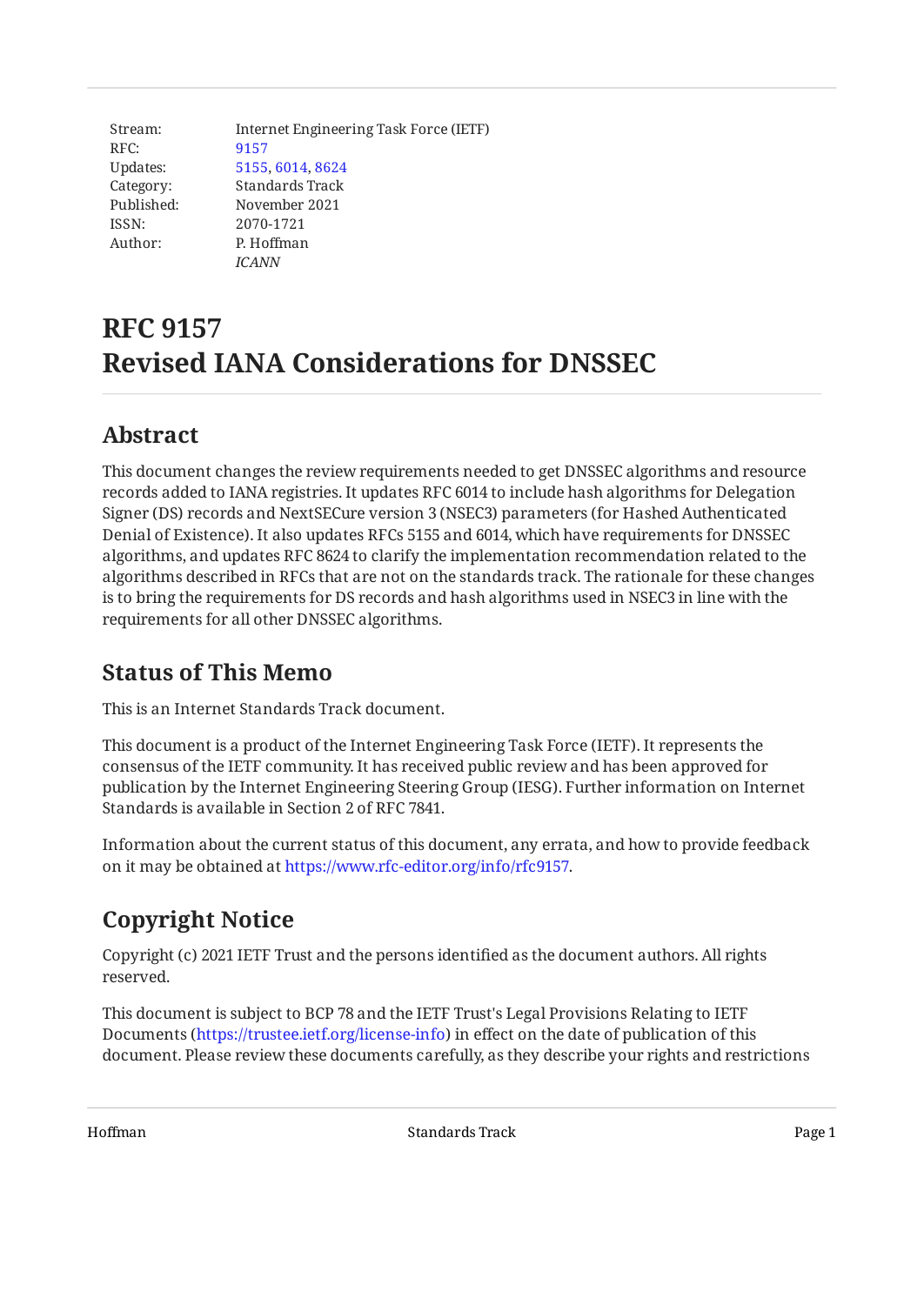with respect to this document. Code Components extracted from this document must include Revised BSD License text as described in Section 4.e of the Trust Legal Provisions and are provided without warranty as described in the Revised BSD License.

#### <span id="page-1-0"></span>**[Table of Contents](#page-1-0)**

- [1](#page-1-1). [Introduction](#page-1-1)
	- [1.1.](#page-1-2) [Requirements Language](#page-1-2)
- [2](#page-2-0). [Update to RFC 6014](#page-2-0)
- [3](#page-2-1). [Update to RFC 8624](#page-2-1)
- [4](#page-2-2). [IANA Considerations](#page-2-2)
- [5](#page-3-0). [Security Considerations](#page-3-0)
- [6](#page-3-1). [References](#page-3-1)
	- [6.1.](#page-3-2) [Normative References](#page-3-2)
	- [6.2.](#page-4-0) [Informative References](#page-4-0)

[Acknowledgements](#page-4-1)

[Author's Address](#page-4-2)

#### <span id="page-1-1"></span>**[1. Introduction](#page-1-1)**

DNSSEC is primarily described in [\[RFC4033\]](#page-3-3), [[RFC4034\]](#page-3-4), and [[RFC4035\]](#page-3-5). DNSSEC commonly uses another resource record beyond those defined in [[RFC4034\]](#page-3-4): NSEC3 [\[RFC5155](#page-3-6)]. DS resource records were originally defined in [\[RFC3658](#page-4-3)], and that definition was obsoleted by [RFC4034].

[[RFC6014\]](#page-3-7) updates the requirements for how DNSSEC cryptographic algorithm identifiers in the IANA registries are assigned, reducing the requirements from "Standards Action" to "RFC Required". However, the IANA registry requirements for hash algorithms for DS records [[RFC3658\]](#page-4-3) and for the hash algorithms used in NSEC3 records [RFC5155] are still "Standards Action". This document updates those IANA registry requirements. (For a reference on how IANA registries can be updated in general, see [\[RFC8126\]](#page-3-8).)

#### <span id="page-1-2"></span>**[1.1. Requirements Language](#page-1-2)**

The key words "MUST", "MUST NOT", "REQUIRED", "SHALL", "SHALL NOT", "SHOULD", "SHOULD NOT", "**RECOMMENDED", "NOT RECOMMENDED", "MAY",** and "OPTIONAL" in this document are to be interpreted as described in BCP 14 [RFC2119] [RFC8174] when, and only when, they appear in all capitals, as shown here.

Hoffman Standards Track Page 2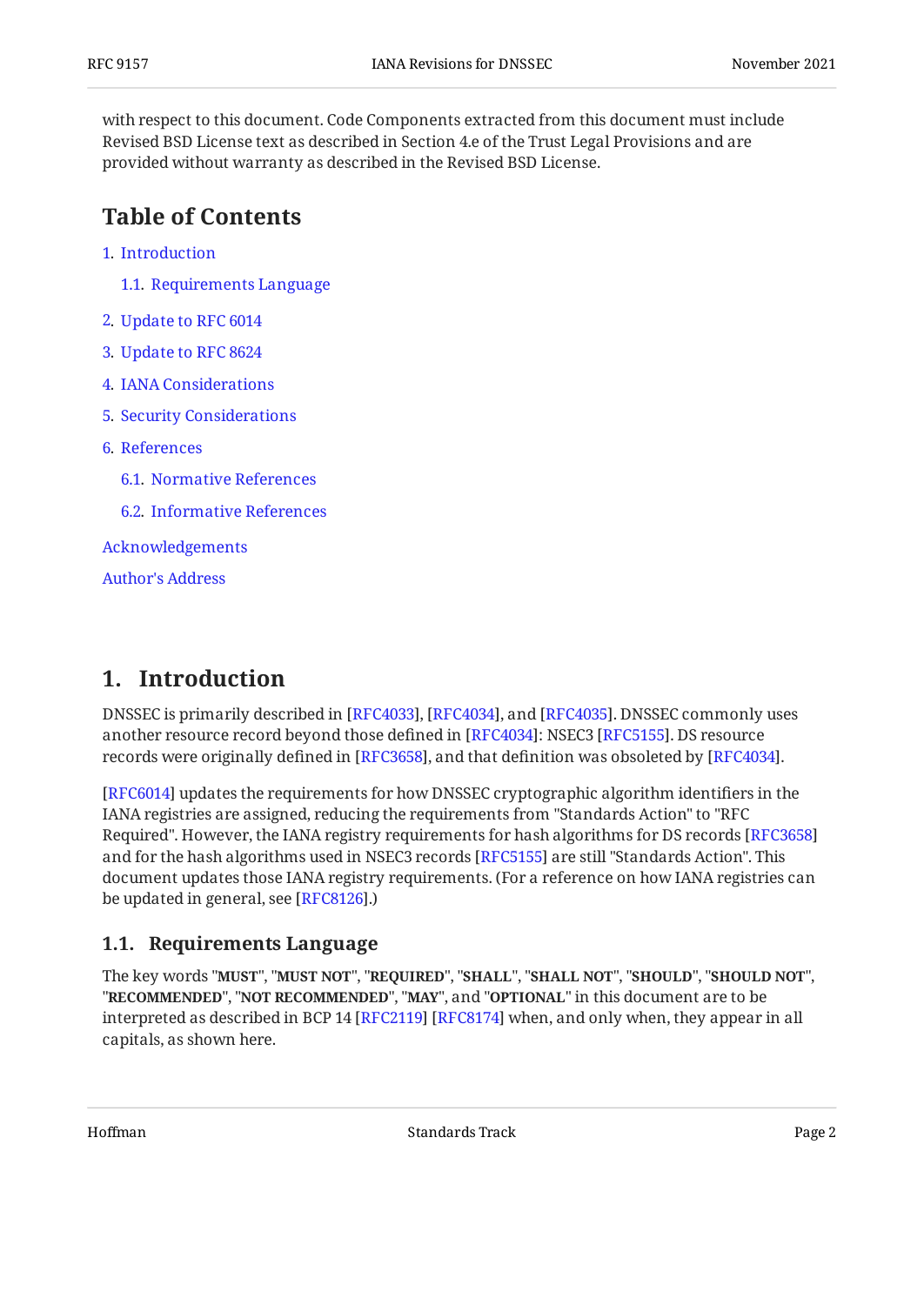#### <span id="page-2-0"></span>**[2. Update to RFC 6014](#page-2-0)**

[Section 4](#page-2-2) updates [RFC6014] to bring the requirements for DS records and NSEC3 hash algorithms in line with the rest of the DNSSEC cryptographic algorithms by allowing any DS hash algorithms, NSEC3 hash algorithms, NSEC3 parameters, and NSEC3 flags that are fully described in an RFC to have identifiers assigned in the IANA registries. This is an addition to the IANA considerations in . [[RFC6014\]](#page-3-7)

### <span id="page-2-1"></span>**[3. Update to RFC 8624](#page-2-1)**

This document updates [\[RFC8624\]](#page-4-5) for all DNSKEY and DS algorithms that are not on the standards track.

Thesecond paragraph of Section 1.2 of [RFC8624] currently says:

This document only provides recommendations with respect to mandatory-toimplement algorithms or algorithms so weak that they cannot be recommended. Any algorithm listed in the [DNSKEY-IANA] and [DS-IANA] registries that are not mentioned in this document **MAY** be implemented. For clarification and consistency, an algorithm will be specified as **MAY** in this document only when it has been downgraded from a **MUST Or a RECOMMENDED to a MAY.** 

That paragraph is now replaced with the following:

This document provides recommendations with respect to mandatory-to-implement algorithms, algorithms so weak that they cannot be recommended, and algorithms defined in RFCs that are not on the standards track. Any algorithm listed in the [DNSKEY-IANA] and [DS-IANA] registries that are not mentioned in this document **MAY** be implemented. For clarification and consistency, an algorithm will be specified as **MAY** in this document only when it has been downgraded from a **MUST** or a **RECOMMENDED** to a . **MAY**

<span id="page-2-2"></span>This update is also reflected in the IANA considerations in [Section 4](#page-2-2).

#### **[4. IANA Considerations](#page-2-2)**

In the "Domain Name System Security (DNSSEC) NextSECure3 (NSEC3) Parameters" registry, the registration procedure for "DNSSEC NSEC3 Flags", "DNSSEC NSEC3 Hash Algorithms", and "DNSSEC NSEC3PARAM Flags" has been changed from "Standards Action" to "RFC Required", and this document has been added as a reference.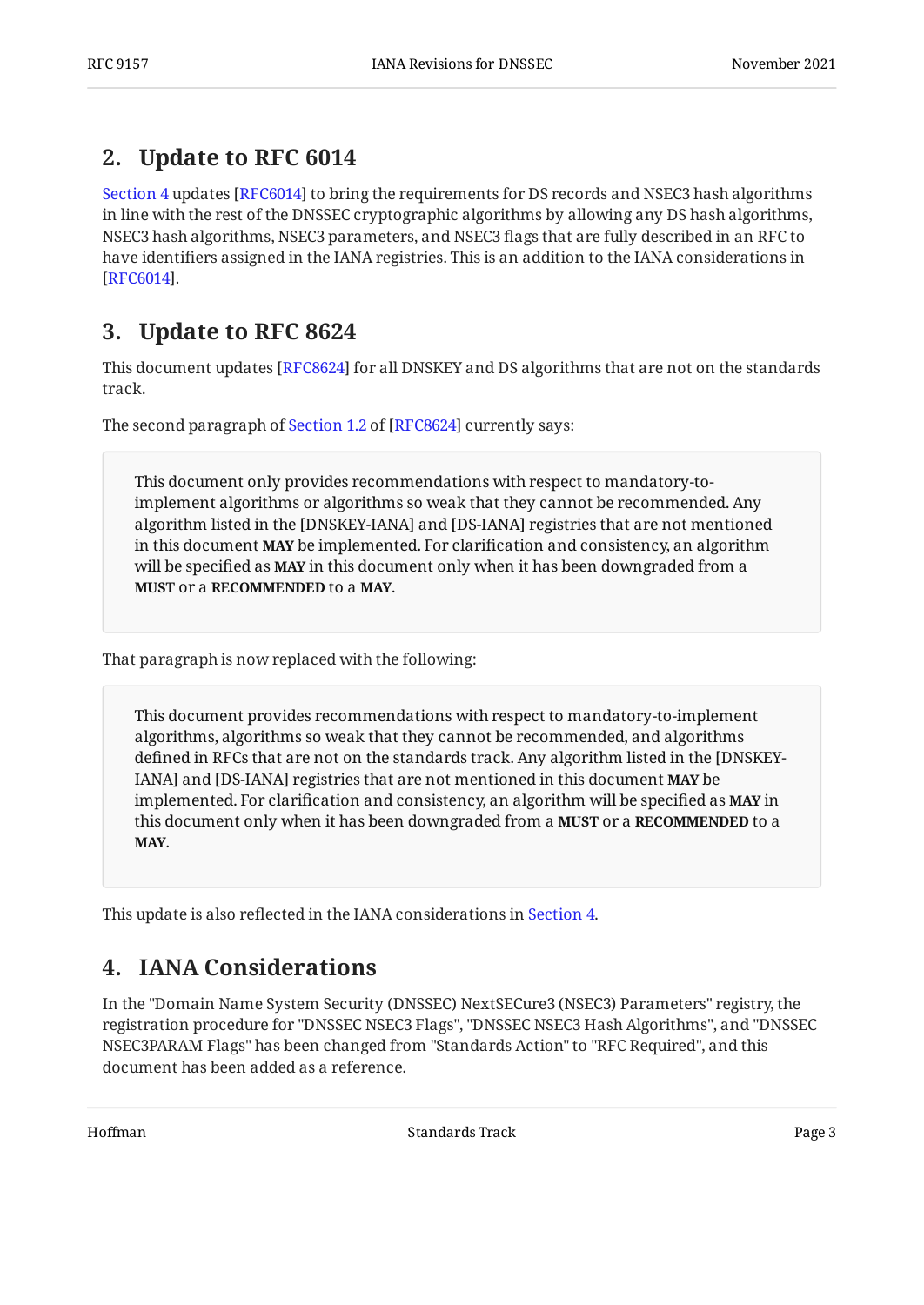In the "DNSSEC Delegation Signer (DS) Resource Record (RR) Type Digest Algorithms" registry, the registration procedure for "Digest Algorithms" has been changed from "Standards Action" to "RFC Required", and this document has been added as a reference.

#### <span id="page-3-0"></span>**[5. Security Considerations](#page-3-0)**

Changing the requirements for adding security algorithms to IANA registries as described in this document will make it easier to add both good and bad algorithms to the registries. It is impossible to weigh the security impact of those two changes.

Administrators of DNSSEC-signed zones and validating resolvers may have been making security decisions based on the contents of the IANA registries. This was a bad idea in the past, and now it is an even worse idea because there will be more algorithms in those registries that may not have gone through IETF review. Security decisions about which algorithms are safe and not safe should be made by reading the security literature, not by looking in IANA registries.

#### <span id="page-3-2"></span><span id="page-3-1"></span>**[6. References](#page-3-1)**

#### **[6.1. Normative References](#page-3-2)**

- <span id="page-3-9"></span>**[RFC2119]** Bradner, S., "Key words for use in RFCs to Indicate Requirement Levels", BCP 14, RFC 2119, DOI 10.17487/RFC2119, March 1997, [<https://www.rfc-editor.org/info/](https://www.rfc-editor.org/info/rfc2119) . [rfc2119](https://www.rfc-editor.org/info/rfc2119)>
- <span id="page-3-3"></span>**[RFC4033]** Arends, R., Austein, R., Larson, M., Massey, D., and S. Rose, "DNS Security Introduction and Requirements", RFC 4033, DOI 10.17487/RFC4033, March 2005, . [<https://www.rfc-editor.org/info/rfc4033](https://www.rfc-editor.org/info/rfc4033)>
- <span id="page-3-4"></span>**[RFC4034]** Arends, R., Austein, R., Larson, M., Massey, D., and S. Rose, "Resource Records for the DNS Security Extensions", RFC 4034, DOI 10.17487/RFC4034, March 2005, . [<https://www.rfc-editor.org/info/rfc4034](https://www.rfc-editor.org/info/rfc4034)>
- <span id="page-3-5"></span>**[RFC4035]** Arends, R., Austein, R., Larson, M., Massey, D., and S. Rose, "Protocol Modifications for the DNS Security Extensions", RFC 4035, DOI 10.17487/RFC4035, March 2005, [<https://www.rfc-editor.org/info/rfc4035](https://www.rfc-editor.org/info/rfc4035)>.
- <span id="page-3-6"></span>**[RFC5155]** Laurie, B., Sisson, G., Arends, R., and D. Blacka, "DNS Security (DNSSEC) Hashed Authenticated Denial of Existence", RFC 5155, DOI 10.17487/RFC5155, March 2008, . [<https://www.rfc-editor.org/info/rfc5155](https://www.rfc-editor.org/info/rfc5155)>
- <span id="page-3-7"></span>**[RFC6014]** Hoffman, P., "Cryptographic Algorithm Identifier Allocation for DNSSEC", RFC 6014, DOI 10.17487/RFC6014, November 2010, [<https://www.rfc-editor.org/info/](https://www.rfc-editor.org/info/rfc6014) . [rfc6014](https://www.rfc-editor.org/info/rfc6014)>
- <span id="page-3-8"></span>**[RFC8126]** Cotton, M., Leiba, B., and T. Narten, "Guidelines for Writing an IANA Considerations Section in RFCs", BCP 26, RFC 8126, DOI 10.17487/RFC8126, June 2017, <[https://www.rfc-editor.org/info/rfc8126>](https://www.rfc-editor.org/info/rfc8126).

Hoffman Standards Track Page 4